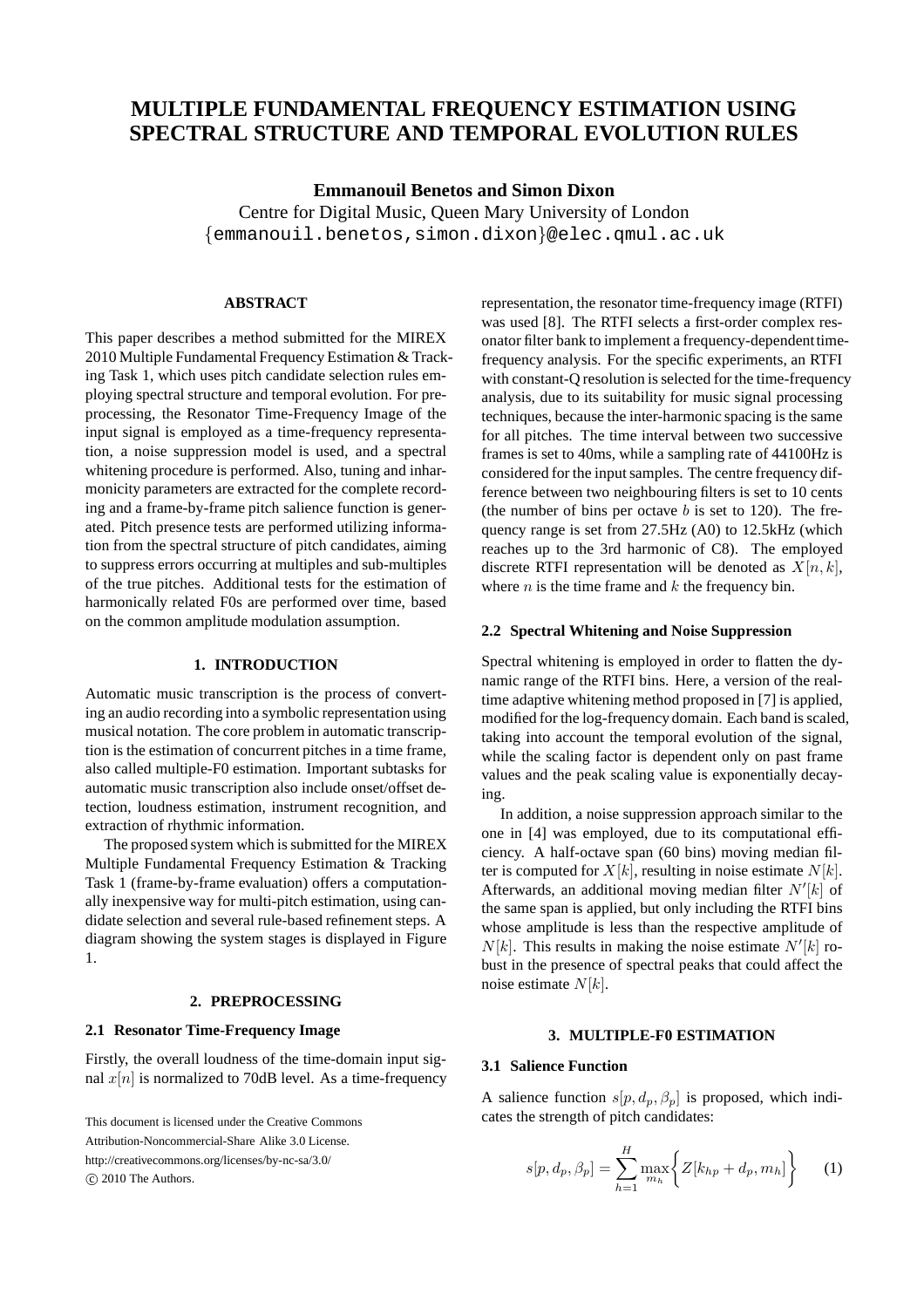

**Figure 1**. Diagram for the proposed multiple fundamental frequency estimation system.

where

$$
Z[k, m_h] = \sqrt{X\left[k + \left[bm_h + \frac{b}{2}\log_2(1 + (h^2 - 1)\beta)\right]\right]}
$$
(2)

where  $m_h$  specifies a search range around overtones:  $m_h \in$  $\{m_h^l, m_h^u\}$ , where  $m_h^l = \lceil \frac{\log_2(h-1)+(M-1)\log_2(h)}{M} \rfloor, m_h^u =$  $\lceil \frac{(M-1)\log_2(h)+\log_2(h+1)}{M} \rfloor$ .  $h \ge 1$  is the partial index,  $\beta_p$  is the inharmonicity coefficient  $[6]$  and  $M$  defines the search range factor, which for the current experiments was set to 60. The number of overtones considered is set to 10 at maximum.

For tuning and inharmonicity estimation, the average spectral representation  $X[k]$  of the recording is employed. The tuning deviation  $d_p$  is set between -40 and +40 cents, centered around the ideal tuning position. The range of the inharmonicity coefficient  $\beta_p$  is set between 0 and  $\overline{5} \cdot 10^{-4}$ , which is typical for piano notes [6]. A two-dimensional maximization procedure is applied to the salience function of  $\bar{X}[k]$  for each pitch  $p \in \{21, 104\}$  in the MIDI scale. This results to a tuning deviation vector and an inharmonicity coefficient vector. Afterwards, using these settings for  $d_p$  and  $\beta_p$ , the salience function (1) is being computed for each frame of  $X[k]$ , which is now denoted  $s'[p]$ . From the aforementioned extracted features, a harmonic partial sequence  $V[p, h]$  is extracted for each frame in order to be used for further processing (we drop the subscript  $k$  for simplicity).

### **3.2 Spectral Structure Rules**

A set of rules aiming to suppress peaks in the salience function that occur at multiples and sub-multiples of the actual fundamental frequencies are applied to  $V_k[p, h]$ . A first rule for suppressing salience function peaks is setting a minimum number for partial detection in  $V[p, h]$ , similar to [1, 8]. If  $p < 47$ , at least three partials out of the first six need to be present in the harmonic partial sequence. If  $p \geq 47$ , at least four partials out of the first six should be detected. Another processing step in order to reduce processing time is the reduction of the number of candidates, by selecting only the pitches with the greater salience values. In the current experiments, 9 candidate pitches are selected from  $s'[p]$ .

The spectral flatness [2] is also used for the elimination of errors occurring in subharmonic positions. In the proposed system, the flatness of the first 6 partials of a harmonic sequence is used:

$$
Fl[p] = \frac{\sqrt[6]{\prod_{h=1}^{6} V[p, h]}}{\frac{\sum_{h=1}^{6} V[p, h]}{6}}
$$
(3)

The ratio of the geometric mean of  $V$  to its arithmetic mean gives a measure of smoothness; a high value of  $Fl[p]$  indicates a smooth partial sequence, while a lower value indicates fluctuations in the partial values, which could indicate the presence of a falsely detected pitch occurring in a sub-harmonic position. For the current experiments, the lower  $Fl[p]$  threshold for suppressing pitch candidates was set to 0.1.

A modified spectral irregularity measure [8] is applied to pairs of harmonically-related candidate F0s (where  $f_1 =$  $l f_0$ ), in order to suppress candidate pitches occurring at multiples of the true fundamental frequency. Given the current set of candidate pitches from  $s'[p]$ , the overlapping partials from non-harmonically related F0s are detected and smoothed according to the *spectral smoothness* assumption, which states that the spectral envelope of harmonic sounds should form a smooth contour [3]. For each overlapping partial  $V[p, h]$ , an interpolated value  $V_{interp}[p, h]$ is estimated by performing linear interpolation using its neighbouring partials. Afterwards, the smoothed partial amplitude  $V'[p, h]$  is given by  $\min(V[p, h], V_{interp}[p, h]),$ as in [3]. The modified spectral irregularity measure is:

$$
SI[p,l] = \sum_{h=1}^{3} \frac{2 \cdot V'[p, hl]}{V'[p, h(l-1)] + V'[p, h(l+1)]}
$$
 (4)